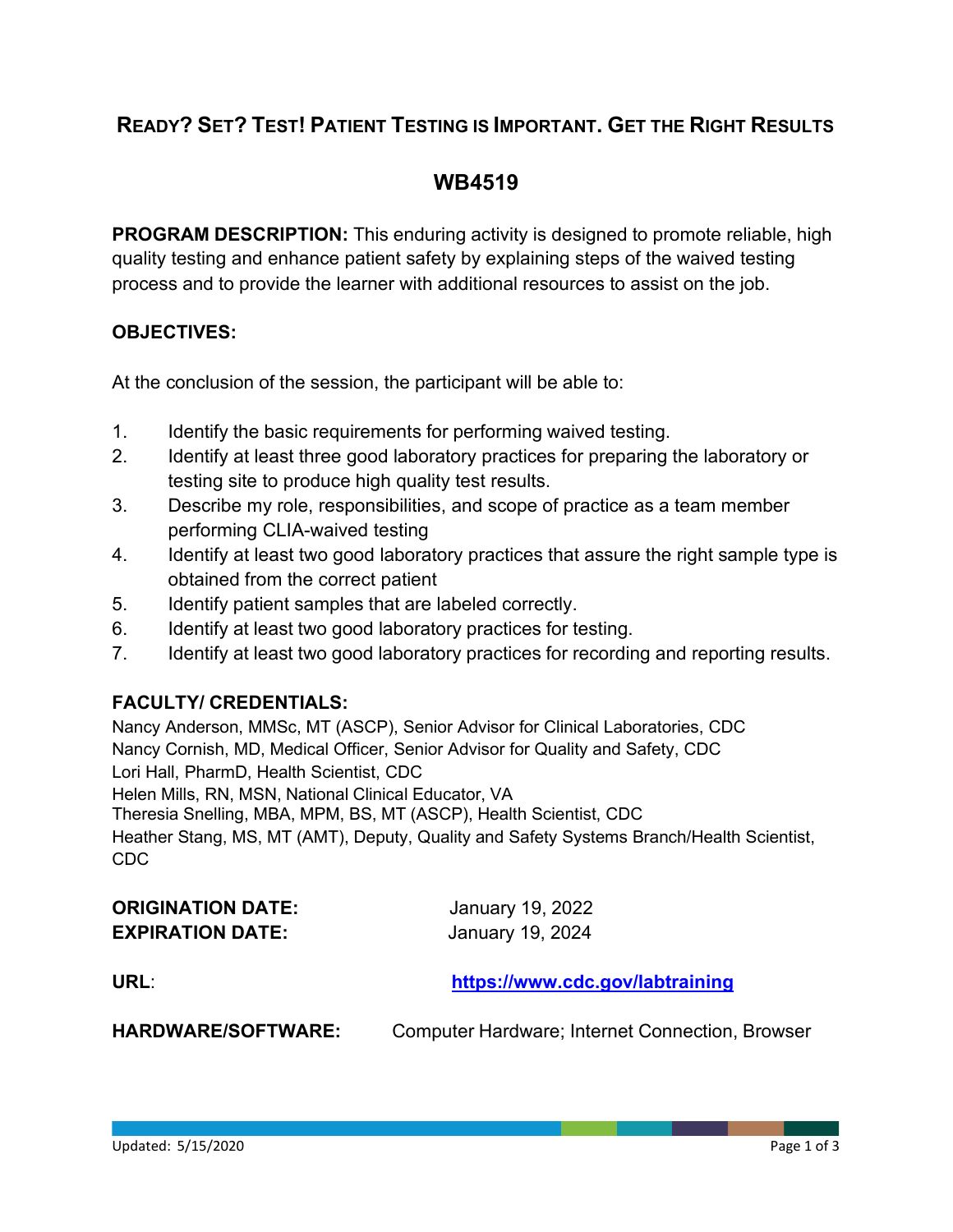**MATERIALS:** None

**TARGET AUDIENCE:** Physicians, Registered Nurses, Certified Health Education Specialists, Pharmacists, Professionals, Physician Assistants

| <b>PREREQUISITES:</b>               | None                                                      |
|-------------------------------------|-----------------------------------------------------------|
| <b>FORMAT:</b>                      | This activity is <b>Web-based</b> .                       |
| <b>CONTACT INFORMATION:</b><br>6022 | CDC Lab Training, <i>labtraining@cdc.gov</i> , (404) 498- |

#### **ACCREDITATION STATEMENTS:**



In support of improving patient care, The Centers for Disease Control and Prevention is jointly accredited by the Accreditation Council for Continuing Medical Education (ACCME), the Accreditation Council for Pharmacy Education (ACPE), and the American Nurses Credentialing Center (ANCC), to provide continuing education for the healthcare team.

**CME:** The Centers for Disease Control and Prevention designates this **enduring** activity for a maximum of **1.5** AMA PRA Category 1 Credits™. Physicians should claim only the credit commensurate with the extent of their participation in the activity.

**CNE:** The Centers for Disease Control and Prevention designates this activity for **1.5** nursing contact hours.

**CPE:** The Centers for Disease Control and Prevention designated this **Knowledgebased** event for pharmacists to receive **0.15** CEUs in pharmacy education. The Universal Activity Number is JA-UAN: JA4008229-0000-22-002-H04-P.

Once credit is claimed, an unofficial statement of credit is immediately available on TCEOnline. Official credit will be uploaded within 60 days on the NABP/CPE Monitor

**CEU:** The Centers for Disease Control and Prevention is authorized by IACET to offer **0.1** CEU's for this program.